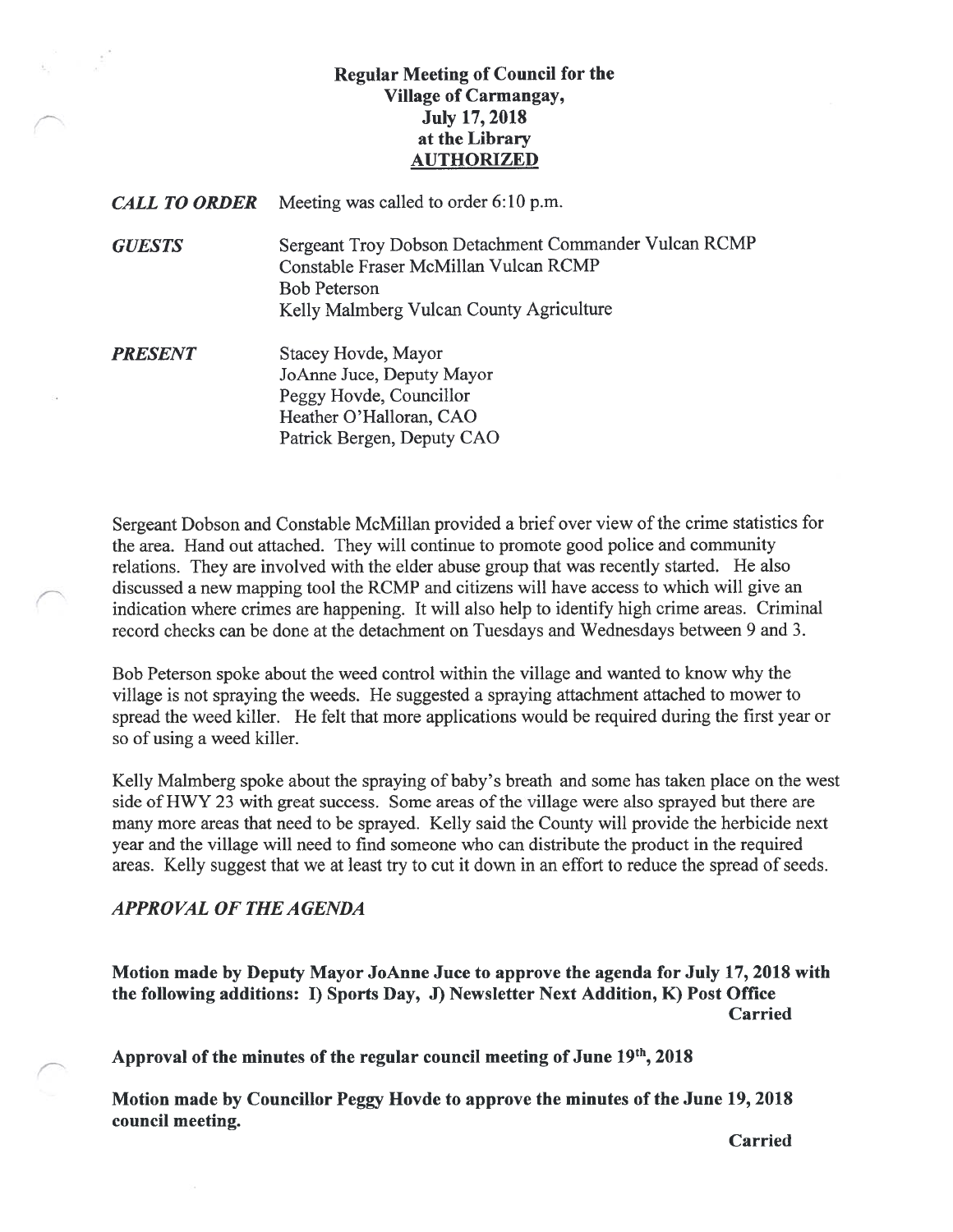Regular Council Meeting July 17, 2018 Page 2

### PUBLIC WORKS REPORT

Summer students are in full swing. There has been mowing, weed eating happening. In the village, cemetery and McFarland Trail. Painting has been done at the lift station to clean up and brighten the building as well as the outhouses at the teepee rings. Building of an inventory system is ongoing. There was an issue with the outlet the C02 meter was plugged into and Rhodes Electric was called to repair it. Reservoir has been cleaned. Further investigation is being done to determine if equipment should be repaired or replaced.

# BUSINESS ARISING FROM THE MINUTES

### ADMINISTRA TOR REPORT

Collection of taxes well underway taxes were due July 12, 201\$. Water bills were prepared and sent out. New computers have been ordered. Word is being done on the public participation policy, community standards bylaw as well as updates to the procedural bylaw. There was a meeting held in regards to the MDP with Steve Harty, council and Patrick Bergen. The office is also scanning meeting minutes from 1910 forward so that they can be placed on the village's website.

**CORRESPONDENCE** None

### FINANCIAL REPORTS

Approval of accounts payable for June 201\$. Approval of monthly statement for June 201\$.

Motion made by Councillor Peggy Hovde to accept the financial reports for June 2018.

Carried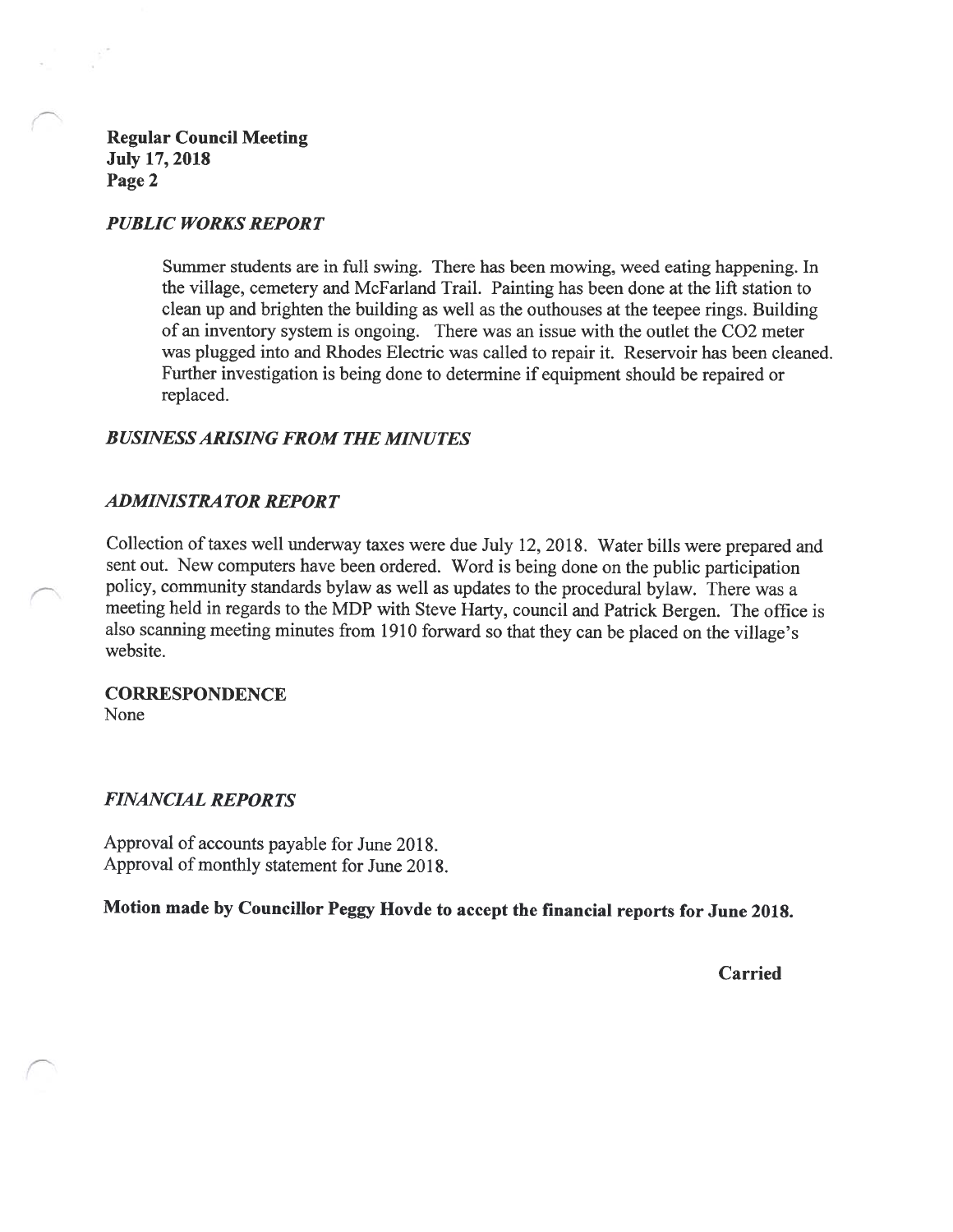### NEW BUSINESS

a) Attached

Motion by Deputy Mayor JoAnne Juce to authorize the Mayor to send a letter to the AdHoc Committee indicating that the campground site is not suitable and reiterate their choice for the Pacific Ave and Elmore Street location.

b) Attached

Motion by Mayor Stacey Hovde to accept the Public Participation Policy.

c) Attached

Motion to accept the information.

d) 2018 Capital Budget Tabled

e) Review of the Community Standards Bylaw. Attached

f) Alberta Community Partnership Grant Documents to be signed. Grant is to assist with the cost of a Municipal Development Plan.

g) Letter from the Carmangay and District Municipal Library Board to approve new members Alysia Kraeker, Jolene Dunsdon and Carole Cheswick.

# Motion by Deputy Mayor JoAnne Juce to approve the new board members.

Carried

Carried

Carried

Carried

h) Email from Southgrow confirming who the Village's representative will be. Our representative will continue to be Councillor Peggy Hovde. Southgrow is also looking for a commitment for the Site Selection and Market Data Program.

# Motion by Mayor Stacey Hovde for Administration to confirm with Peter Casurella that there would be no cost to the village for the Site Selection and Market Data Program.

Carried

1) Sports Day. Discussion about the state of the current structure used for the parade.

j) The newsletter will be put out quarterly with the next edition to go out October 2018.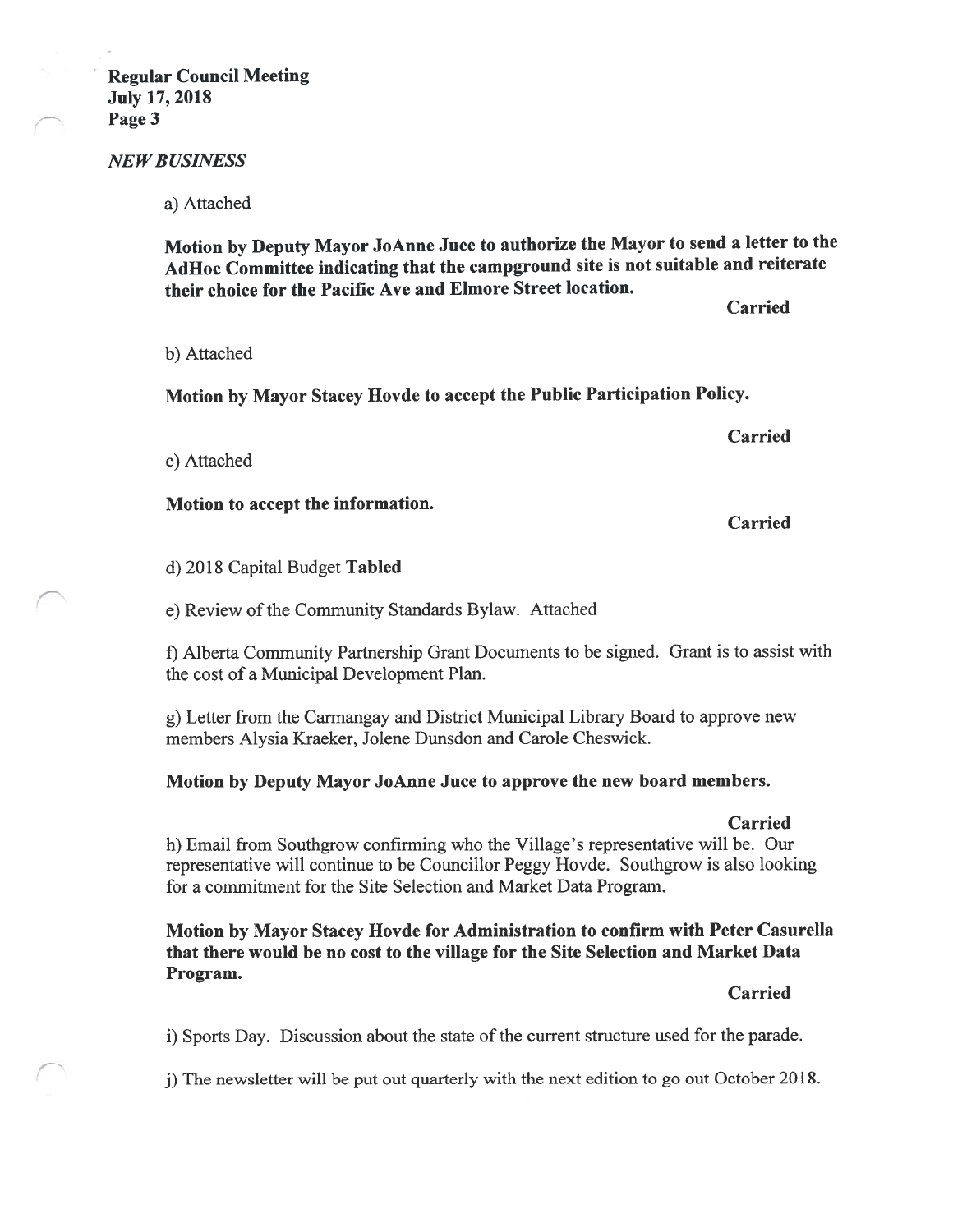# Regular Council Meeting July 17, 2018 Page 4

k) Discussion about the loitering at the post office.

### REPORTS

#### a) ORRSC

No meeting

# b) MARQUIS

focus on creating <sup>a</sup> business plan which is <sup>a</sup> mandate by the Government of Alberta. A Sub-Committee has visited the Marquis sites in the villages. There appears to be some substance abuse in some facilities. There is no smoking or alcohol permitted on the Marquis properties.

### c) VULCAN DISTRICT SOLID WASTE

Meeting Cancelled

### d) CARMANGAY AND DISTRICT LIBRARY BOARD

Work is being done on the float for the library. Kelsey Chic will be the parade Marshall. Mike Calvert is letting the library use his flat deck trailer. There will be children and adults on the float.

### e) SUBDIVISION APPEAL BOARD

No report

# 1) FCSS

Their office will be closed from July 23 to August 7, 2018 however there is an emergency number available. The elder abuse program is going strong. On Sept  $7<sup>th</sup>$  there will be an event Who You Going To Call.

### g) HALL BOARD

No meeting. There is a policy in regards to school rental on the Palliser website.

h) SOUTHGROW No Meeting

# i) TWIN VALLEY REGIONAL WATER COMMISSION No Meeting

j) MAYORS AND REEVES OF SOUTHWEST ALBERTA No Meeting